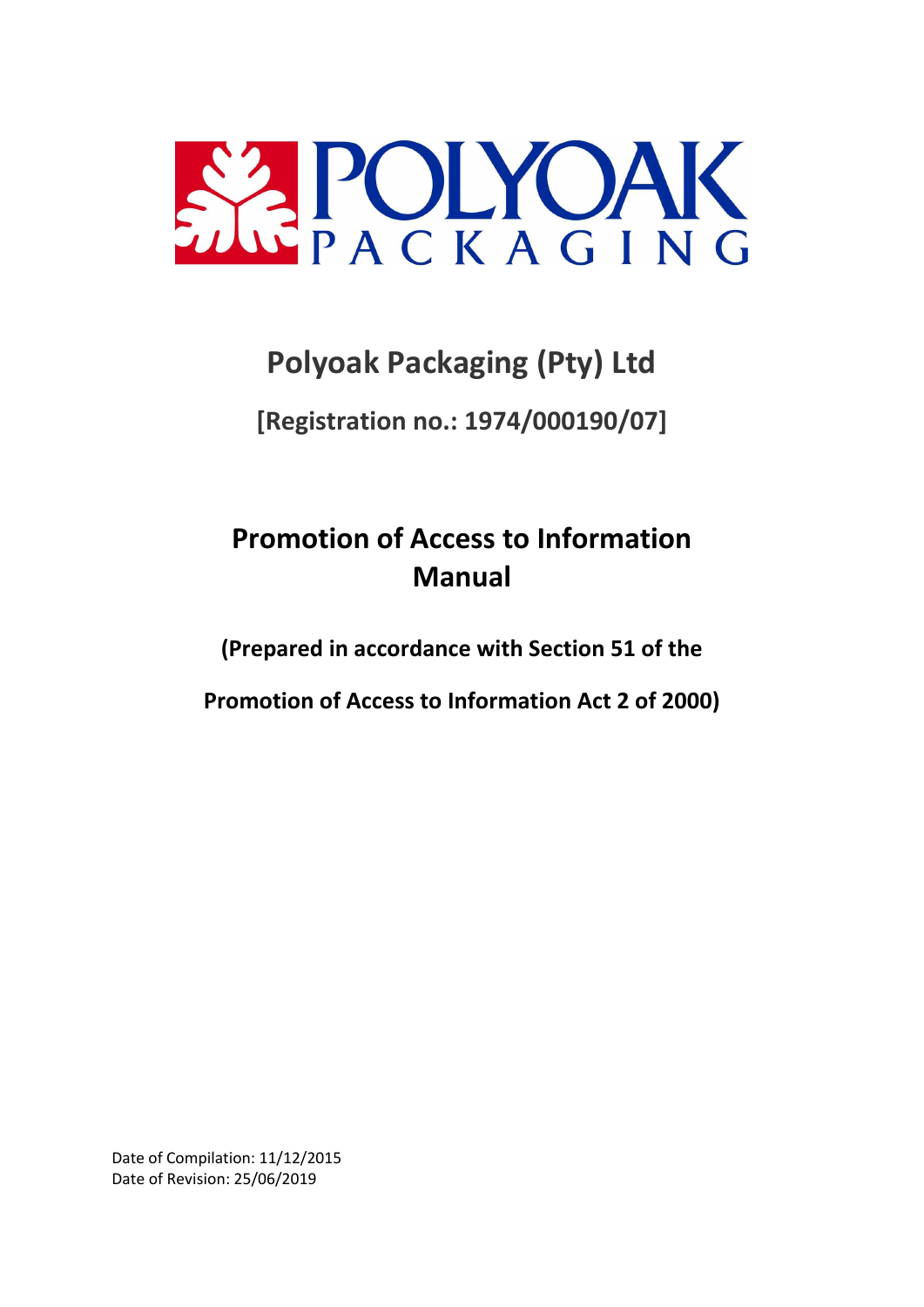**This manual has been prepared in terms of the section 51 of the Promotion of Access to Information Act 2 of 2000 ("the Act").**

## **INDEX**

- **1. Corporate Information and Contact Details**
- **2. The Act and Section 10 Guide**
- **3. Information available without a request**
- **4. Applicable Legislation**
- **5. Details to facilitate requests**
- **6. Prescribed Fees**
- **7. Form of Request**
- **8. Access Request Form**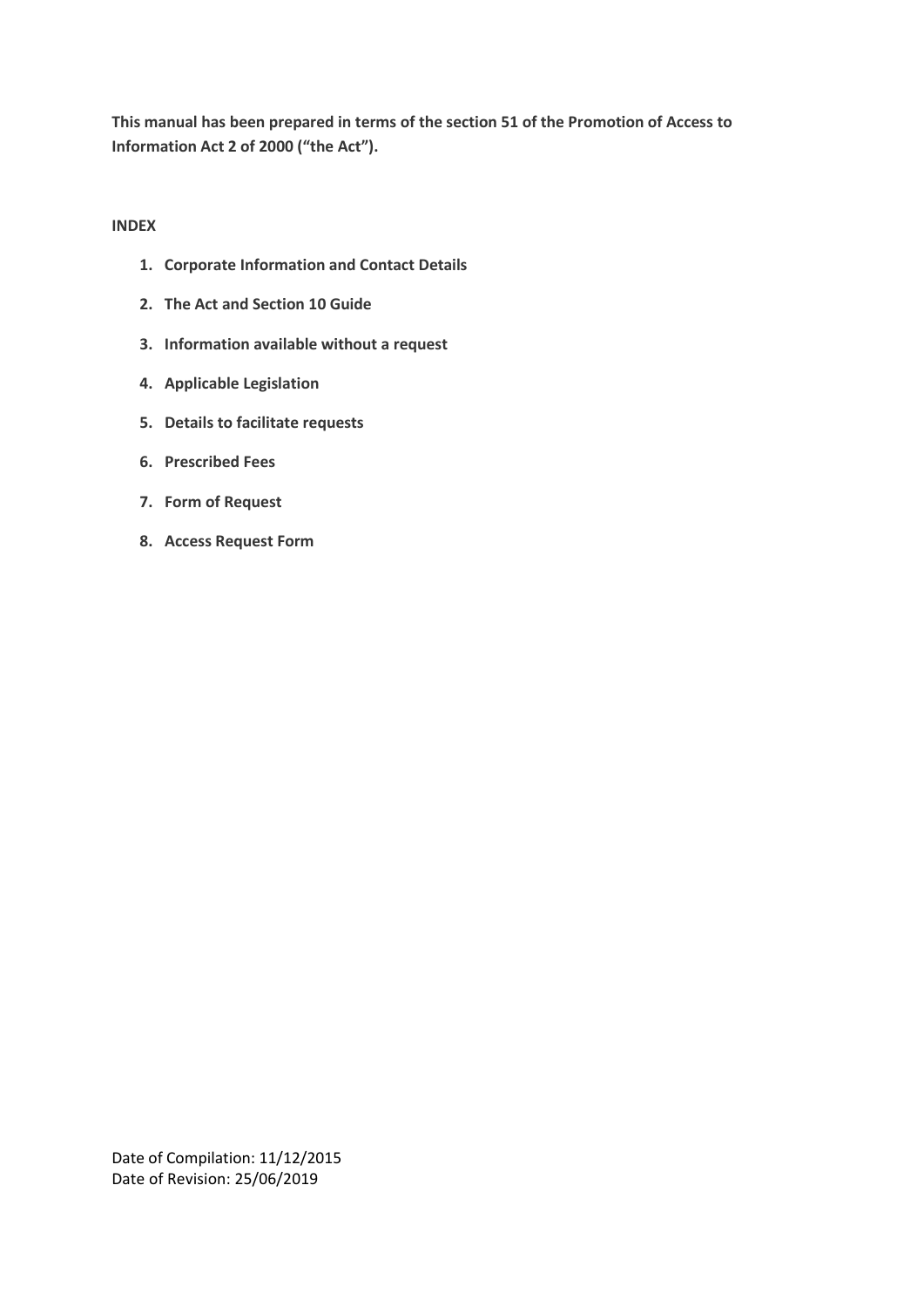#### **1. CORPORATE INFORMATION: Section 51(1)(a)**

# **Business Name: Polyoak Packaging (Pty) Ltd [Registration no.: 1974/000190/07] ('the Company')**

In terms of Section 51(2) of the Promotion of Access to Information Act No.2 of 2000 ("the Act"), Private bodies such as the Company are required to compile and publish a manual with the information as set out herein. In terms of Section 51(2) of the Act, the head of a Private Body may, on a regular basis, update this manual. Based on the provisions of this section, the Company will, as and when it deems it necessary, update or amend this manual.

The directors of the Company have delegated their functions under this Act to the Financial and Regulatory Department, which Department has appointed an Information Officer.

**Nature of business: Manufacturing of injection and blow moulded products**

**Registered Office: 2201 ABSA Centre, Heerengracht, Cape Town, 8001**

**Business Address: Waterford House, Waterford Road, Diep River 7800** 

**Postal Address: P.O. Box 125, Plumstead, 7801 Directors: H. Louw, L. Louw, J. Mackintosh, G. Boshoff, G. Haird, D. Ridgard, A. Caldwell, K Lambrecht, S. Richter, S. Dingley**

**Information Officer: Vedet Stevens**

**Tel # of Contact Person: (021) 710 9200**

**Fax # of Contact Person: (021) 712 1342**

**E-Mail Address of Contact Person: [vedet.stevens@polyoak.co.za](mailto:Tracy.Huntingford@polyoak.co.za)**

**2. Section 51(1)(b): The Human Rights Commission (SAHRC) has a guide to the Promotion of Access to Information Act.**

Requesters are referred to the Guide in terms of Section 10 of PAIA which has been compiled by the South African Human Rights Commission, which will contain information for the purposes of exercising Constitutional Rights. The Guide is available from the SAHRC. The contact details of the Commission are:

#### **Postal Address : Private Bag 2700, Houghton, 2041**

| Telephone: | +27-11-8773600    |
|------------|-------------------|
| Fax :      | +27-11-4030625    |
| Email:     | info@sahrc.org.za |
| Website:   | www.sahrc.org.za  |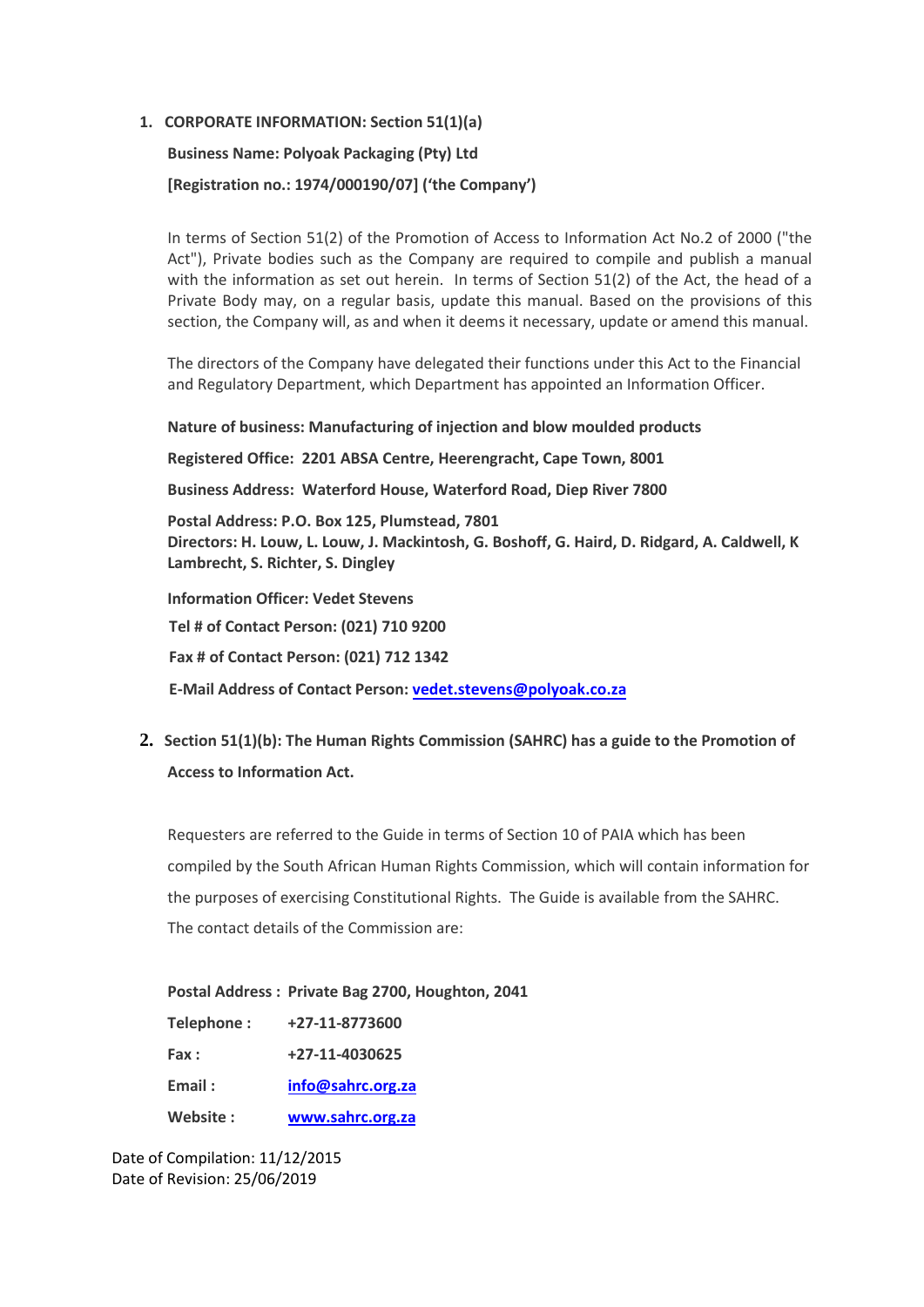**3. Section 51(1)(c): Information Available without a request:** At this stage no Notice(s) has /

have been published on the categories of records that are automatically available without a person having to request access in terms of PAIA.

**4. Section 51(1)(d)** description of the subjects on which the body holds records and the categories of records held on each subject

Information is available in terms of the following legislation, if and where applicable:

- a. Basic Conditions of Employment Act No. 75 of 1997
- b. Broad Based Black Economic Empowerment Act No. 53 of 2003
- c. Companies Act No. 71 of 2008
- d. Companies Act No. 61 of 1973
- e. Compensation of Occupational Injuries and Diseases Act No. 130 of 193
- f. Competition Act No. 89 of 1998
- g. Consumer Protection Act No. 68 of 2008
- h. Customs and Excise Act No. 91 of 1964
- i. Electronic Communications and Transactions Act No. 25 of 2002
- j. Employment Equity Act No. 55 of 1998
- k. Environment Conservation Act No. 73 of 1989
- l. Financial Intelligence Centre Act No. 38 of 2001
- m. Hazardous Substances Act 15 of 1973
- n. Income Tax Act No. 58 of 1962
- o. Labour Relations Act No. 66 of 1995
- p. National Environmental Management Act 107 of 1998
- q. National Environmental Management Air Quality Act 39 of 2004
- r. National Environmental Management Waste Act 59 of 2008
- s. Occupational Health and Safety Act No. 85 of 1993
- t. Patents Act No. 57 of 1978
- u. Promotion of Access to Information Act No. 2 of 2000
- v. Promotion of Equality and Prevention of Unfair Discrimination Act No. 4 of 2000
- w. Skills Development Act No. 97 of 1997
- x. Skills Development Levies Act No. 9 of 1999
- y. Trademarks Act No. 194.of 1993
- z. Unemployment Insurance Act No. 30 of 1966
- aa.Value Added Tax Act No. 89 of 1991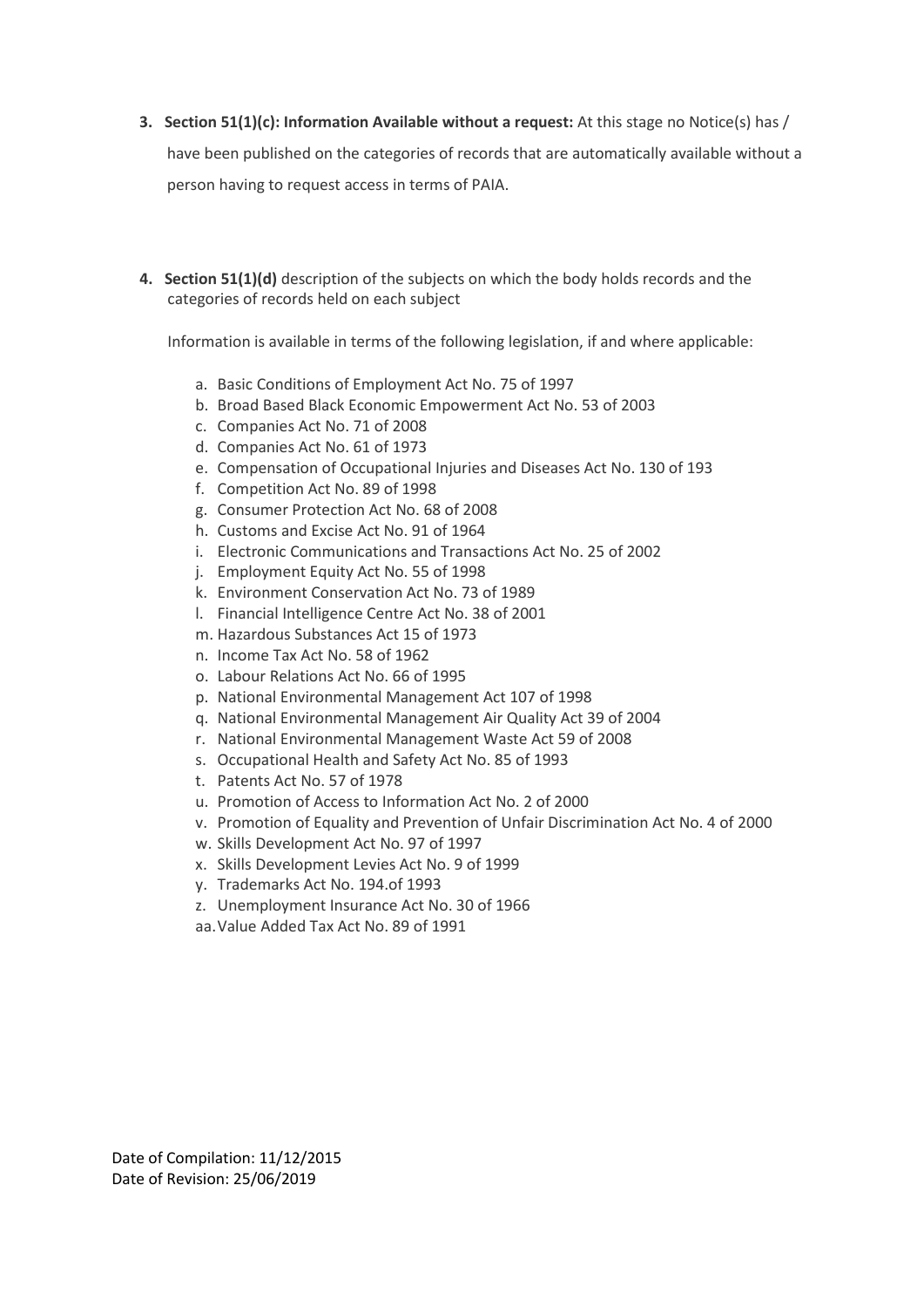## **5. Section 51(1)(e): Details to facilitate requests for information**

- a. Employment Contracts : Availability to be determined upon receipt of request
- b. Trade Secrets : Availability to be determined upon receipt of request
- c. Domain Name Registrations: Availability to be determined upon receipt of request
- d. Tradename Registrations : Availability to be determined upon receipt of request
- e. Trademark Registrations : Availability to be determined upon receipt of request
- f. Company Documentation : Availability to be determined upon receipt of request
- g. Agreements With Suppliers : Availability to be determined upon receipt of request
- h. Corporate Sales Agreements: Availability to be determined upon receipt of request
- i. Financial Records: Availability to be determined upon receipt of request
- j. Website Information : Freely Available a[t http://www.polyoak.co.za](http://www.polyoak.co.za/)

# **6. Section 51(1)(f)**

**Fees in Respect of Requests for Information (Fees in Respect of Private Bodies (individuals or other corporates) (also available via the SAHRC**: [www.sahrc.org.za](http://www.sahrc.org.za/) / e-mail: [info@sahrc.org.za](mailto:info@sahrc.org.za))

a)The fee for a copy of the manual as contemplated in regulation 9(2)(c) is **R1,10** for every photocopy of an A4-size page or part thereof.

- b)The fees for reproduction referred to in regulation 11(1) are as follows:
	- a. For every photocopy of an A4-sized page or part thereof: **R1,10**
	- b. For every printed copy of an A4-sized page or part thereof held on a computer or in electronic or machine-readable form: **R0,75**
	- c.For a copy in a computer-readable form on:
		- i. compact disc **R70,00**
			- 1. For a transcription of visual images, for an A4-size page or part thereof **R40,00**
		- ii. For a copy of visual images **R60,00** per page
		- iii. For a transcription of an audio record, for an A4-size page or part thereof **R20,00**
		- iv. For a copy on an audio record **R30,00**
- c)The request fee payable by a requester, other than a personal requester, referred to in regulation 11(2) is **R50,00**.

d)The access fees payable by a requester referred to in regulation 11(3) are as follows:

- **a.** For every photocopy of an A4-size page or part thereof **R1,10**
- b. For every printed copy of an A4-size page or part thereof held on a computer or in electronic or machine-readable form **R0,75**

c.For a copy in a computer-readable form on:

- i. compact disc **R70,00**
- d. For a transcription of visual images,
	- i. for an A4-sized page or part thereof **R40,00**
	- ii. For a copy of visual images **R60,00**
- e. For a transcription of an audio record,
	- i. for an A4-size page or part thereof **R20,00**
	- ii. For a copy of an audio record **R30,00**
- f.To search for and prepare the record for disclosure, R30,00 for each hour or part of an hour reasonably required for such search and preparation.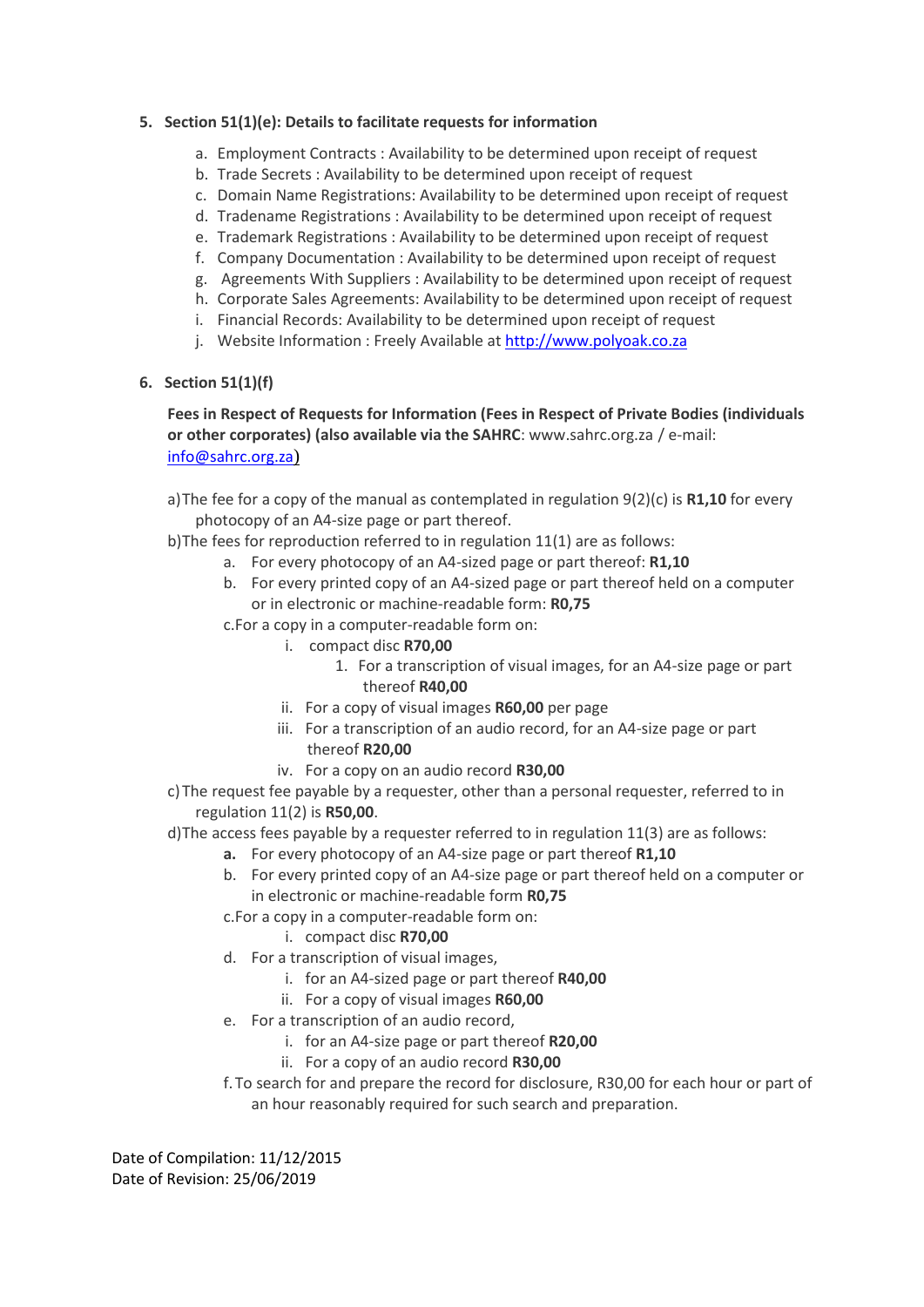e)For purposes of section 54(2) of the Act, the following applies:

- a. Six hours as the hours to be exceeded before a deposit is payable; and
- b. one third of the access fee is payable as a deposit by the requester.

f) The actual postage is payable when a copy of a record must be posted to a requester.

## **7. Section 53(1) of the Promotion of Access to Information Act, 2000 (Act No. 2 of 2000)**

- The requester must complete Form C (refer Addendum A) and submit this form together with a request fee, to the information officer.
- The form must be submitted to the information officer at the address, fax number, or electronic mail address set out above
- The form must: provide sufficient particulars to enable the appointed information officer to identify the record/s requested and to identify the requester,
	- indicate which form of access is required,
	- specify a postal address or fax number of the requester in the Republic,
	- identify the right that the requester is seeking to exercise or protect, and provide an explanation of why the requested record is required for the exercise or protection of that right,
	- if in addition to a written reply, the requester wishes to be informed of the decision on the request in any other manner, to state that manner and the necessary particulars to be informed in the other manner,
	- if the request is made on behalf of another person, to submit proof of the capacity in which the requester is making the request, to the reasonable satisfaction of the information officer of the Company
- **8. Access Request Form (Form C) refer to Addendum A.**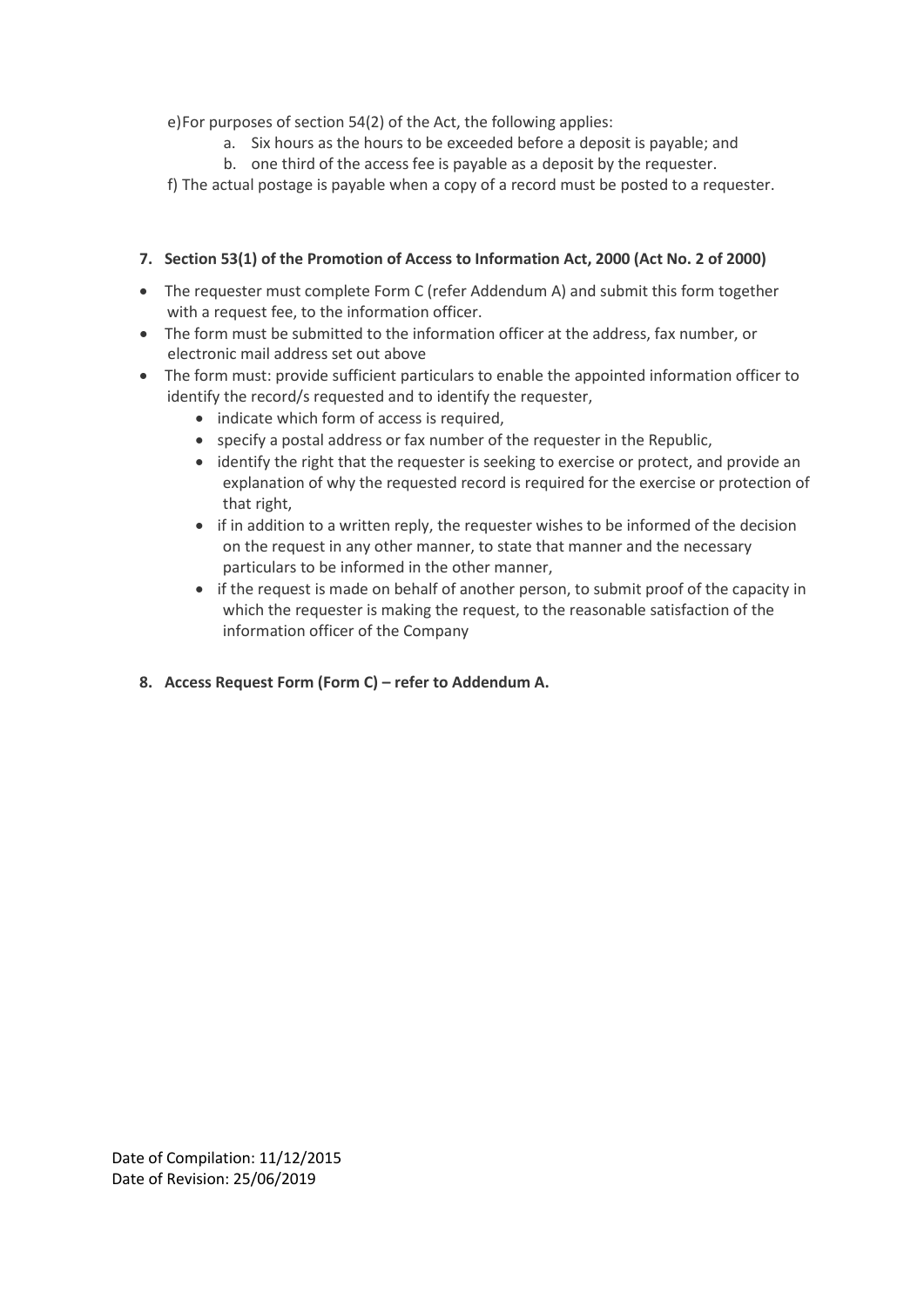# **ADDENDUM A**

#### **REQUEST FOR ACCESS TO RECORD OF PRIVATE BODY**

(Section 53(1) of the Promotion of Access to Information Act, 2000

(Act No. 2 of 2000)

[Regulation 10]

# **A. Particulars of private body**

The Head: \_\_\_\_\_\_\_\_\_\_\_\_\_\_\_\_\_\_\_\_\_\_\_\_\_\_\_\_\_\_\_\_\_\_\_\_\_\_\_\_\_\_\_\_\_

\_\_\_\_\_\_\_\_\_\_\_\_\_\_\_\_\_\_\_\_\_\_\_\_\_\_\_\_\_\_\_\_\_\_\_\_\_\_\_\_\_\_\_\_\_

#### **B. Particulars of person requesting access to the record**

| (a) | The particulars of the person who requests access to the record must be given below.         |
|-----|----------------------------------------------------------------------------------------------|
| (b) | The address and/or fax number in the Republic to which the information is to be sent must be |
|     | given.                                                                                       |
| (c) | Proof of the capacity in which the request is made, if applicable, must be attached.         |
|     |                                                                                              |
|     |                                                                                              |
|     |                                                                                              |
|     |                                                                                              |
|     |                                                                                              |
|     |                                                                                              |
|     |                                                                                              |
|     |                                                                                              |
|     |                                                                                              |
|     |                                                                                              |
|     |                                                                                              |
|     |                                                                                              |
|     |                                                                                              |
|     |                                                                                              |
|     | Capacity in which request is made, when made on behalf of another person:                    |
|     |                                                                                              |
|     |                                                                                              |
|     |                                                                                              |
|     |                                                                                              |
|     |                                                                                              |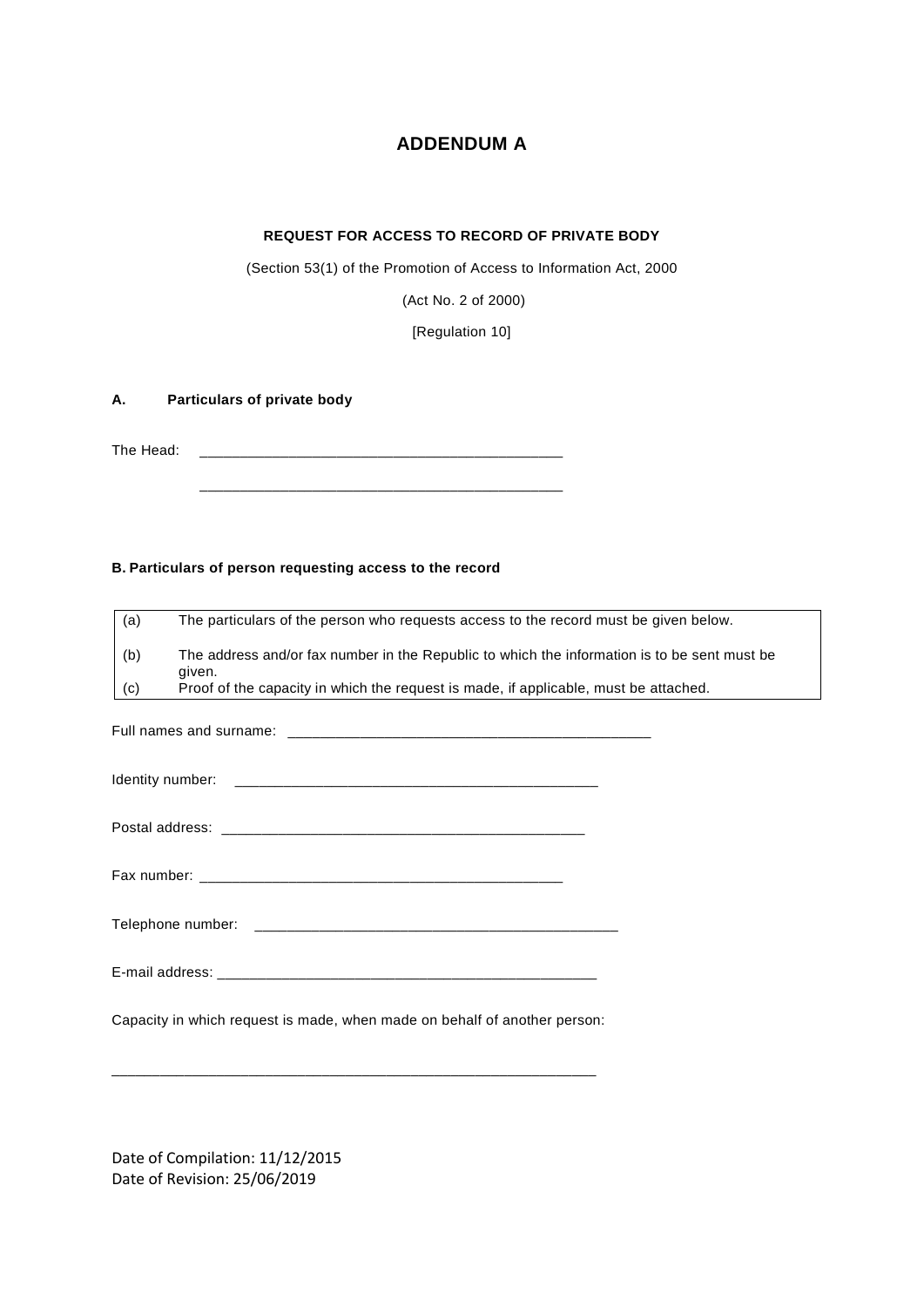#### **C. Particulars of person on whose behalf request is made**

This section must be completed *ONLY if* a request *for information is* made on behalf of *another* person.

Full names and surname: \_\_\_\_\_\_\_\_\_\_\_\_\_\_\_\_\_\_\_\_\_\_\_\_\_\_\_\_\_\_\_\_\_\_\_\_\_

Identity number: \_\_\_\_\_\_\_\_\_\_\_\_\_\_\_\_\_\_\_\_\_\_\_\_\_\_\_\_\_\_\_\_\_\_\_\_\_

#### **D. Particulars of record**

(a) Provide full particulars of the record to which access is requested, including the reference number if that is known to you, to enable the record to be located. (b) If the provided space is inadequate, please continue on a separate folio and attach it to this form. The requester must sign all the additional folios.

\_\_\_\_\_\_\_\_\_\_\_\_\_\_\_\_\_\_\_\_\_\_\_\_\_\_\_\_\_\_\_\_\_\_\_\_\_\_\_\_\_\_\_\_\_\_\_\_\_\_\_\_\_\_\_\_\_\_\_\_\_\_\_\_\_\_\_\_\_\_\_\_\_\_\_\_\_\_\_ \_\_\_\_\_\_\_\_\_\_\_\_\_\_\_\_\_\_\_\_\_\_\_\_\_\_\_\_\_\_\_\_\_\_\_\_\_\_\_\_\_\_\_\_\_\_\_\_\_\_\_\_\_\_\_\_\_\_\_\_\_\_\_\_\_\_\_\_\_\_\_\_\_\_\_\_\_\_\_\_\_\_\_ \_\_\_\_\_\_\_\_\_\_\_\_\_\_\_\_\_\_\_\_\_\_\_\_\_\_\_\_\_\_\_\_\_\_\_\_\_\_\_\_\_\_\_\_\_\_\_\_\_\_\_\_\_\_\_\_\_\_\_\_\_\_\_\_\_\_\_\_\_\_\_\_\_\_\_\_\_\_\_\_\_\_\_ \_\_\_\_\_\_\_\_\_\_\_\_\_\_\_\_\_\_\_\_\_\_\_\_\_\_\_\_\_\_\_\_\_\_\_\_\_\_\_\_\_\_\_\_\_\_\_\_\_\_\_\_\_\_\_\_\_\_\_\_\_\_\_\_\_\_\_\_\_\_\_\_\_\_\_\_\_\_\_\_\_\_\_

\_\_\_\_\_\_\_\_\_\_\_\_\_\_\_\_\_\_\_\_\_\_\_\_\_\_\_\_\_\_\_\_\_\_\_\_\_\_\_\_\_\_\_\_\_\_\_\_\_\_\_\_\_\_\_\_\_\_\_\_\_\_\_\_\_\_\_\_\_\_\_\_\_\_\_\_\_\_\_ \_\_\_\_\_\_\_\_\_\_\_\_\_\_\_\_\_\_\_\_\_\_\_\_\_\_\_\_\_\_\_\_\_\_\_\_\_\_\_\_\_\_\_\_\_\_\_\_\_\_\_\_\_\_\_\_\_\_\_\_\_\_\_\_\_\_\_\_\_\_\_\_\_\_\_\_\_\_\_\_\_\_\_ \_\_\_\_\_\_\_\_\_\_\_\_\_\_\_\_\_\_\_\_\_\_\_\_\_\_\_\_\_\_\_\_\_\_\_\_\_\_\_\_\_\_\_\_\_\_\_\_\_\_\_\_\_\_\_\_\_\_\_\_\_\_\_\_\_\_\_\_\_\_\_\_\_\_\_\_\_\_\_\_\_\_\_ \_\_\_\_\_\_\_\_\_\_\_\_\_\_\_\_\_\_\_\_\_\_\_\_\_\_\_\_\_\_\_\_\_\_\_\_\_\_\_\_\_\_\_\_\_\_\_\_\_\_\_\_\_\_\_\_\_\_\_\_\_\_\_\_\_\_\_\_\_\_\_\_\_\_\_\_\_\_\_\_\_\_\_

\_\_\_\_\_\_\_\_\_\_\_\_\_\_\_\_\_\_\_\_\_\_\_\_\_\_\_\_\_\_\_\_\_\_\_\_\_\_\_\_\_\_\_\_\_\_\_\_\_\_\_\_\_\_\_\_\_\_\_\_\_\_\_\_\_\_\_\_\_\_\_\_\_\_\_\_\_\_\_ \_\_\_\_\_\_\_\_\_\_\_\_\_\_\_\_\_\_\_\_\_\_\_\_\_\_\_\_\_\_\_\_\_\_\_\_\_\_\_\_\_\_\_\_\_\_\_\_\_\_\_\_\_\_\_\_\_\_\_\_\_\_\_\_\_\_\_\_\_\_\_\_\_\_\_\_\_\_\_\_\_\_\_ \_\_\_\_\_\_\_\_\_\_\_\_\_\_\_\_\_\_\_\_\_\_\_\_\_\_\_\_\_\_\_\_\_\_\_\_\_\_\_\_\_\_\_\_\_\_\_\_\_\_\_\_\_\_\_\_\_\_\_\_\_\_\_\_\_\_\_\_\_\_\_\_\_\_\_\_\_\_\_\_\_\_\_ \_\_\_\_\_\_\_\_\_\_\_\_\_\_\_\_\_\_\_\_\_\_\_\_\_\_\_\_\_\_\_\_\_\_\_\_\_\_\_\_\_\_\_\_\_\_\_\_\_\_\_\_\_\_\_\_\_\_\_\_\_\_\_\_\_\_\_\_\_\_\_\_\_\_\_\_\_\_\_\_\_\_\_

1 Description of record or relevant part of the record:

2 Reference number, if available:

3 Any further particulars of record: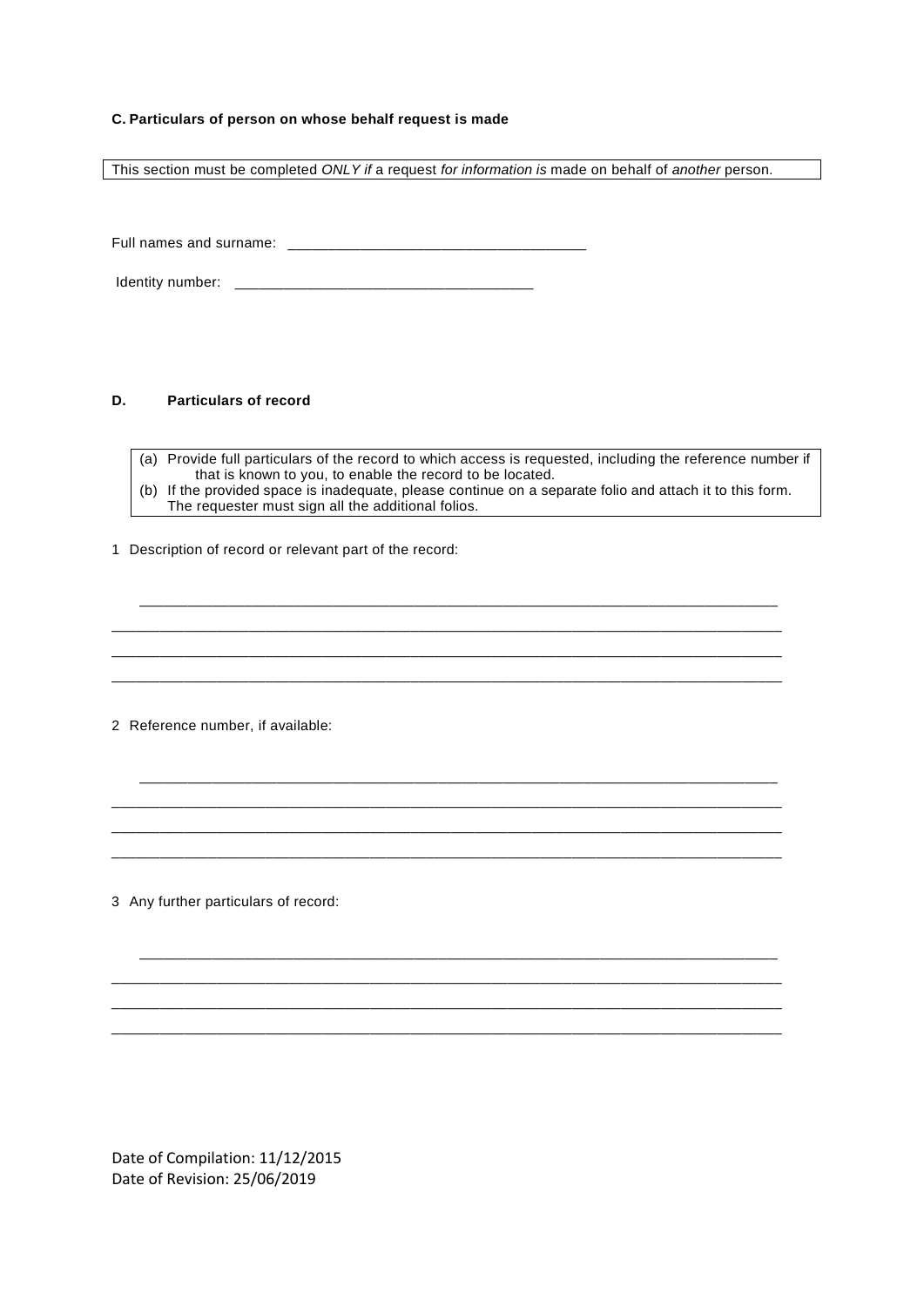#### **E. Fees**

(a) A request for access to a record, other *than* a record containing personal information about yourself, will be processed only after a request fee has been paid. (b) You will be *notified of* the amount required to be paid as the request fee. (c) The fee payable for access to a record depends *on* the form *in which* access is required and the reasonable time *required* to search for and prepare a record. (d) If you qualify for exemption *of* the payment *of* any fee, please state the reason for exemption.

\_\_\_\_\_\_\_\_\_\_\_\_\_\_\_\_\_\_\_\_\_\_\_\_\_\_\_\_\_\_\_\_\_\_\_\_\_\_\_\_\_\_\_\_\_\_\_\_\_\_\_\_\_\_\_\_\_\_\_\_\_\_\_\_\_\_\_\_\_\_\_\_\_\_\_\_\_\_\_\_\_\_\_\_\_\_

\_\_\_\_\_\_\_\_\_\_\_\_\_\_\_\_\_\_\_\_\_\_\_\_\_\_\_\_\_\_\_\_\_\_\_\_\_\_\_\_\_\_\_\_\_\_\_\_\_\_\_\_\_\_\_\_\_\_\_\_\_\_\_\_\_\_\_\_\_\_\_\_\_\_\_\_\_\_\_\_\_\_\_\_\_\_

**\_\_\_\_\_\_\_\_\_\_\_\_\_\_\_\_\_\_\_\_\_\_\_\_\_\_\_\_\_\_\_\_\_\_\_\_\_\_\_\_\_\_\_\_\_\_\_\_\_\_\_\_\_\_\_\_\_\_\_\_\_\_\_\_\_\_\_\_\_\_\_\_\_\_\_\_\_\_\_\_\_\_\_\_\_\_**

Reason for exemption from payment of fees:

#### **F. Form of access to record**

If you are prevented by a disability to read, view or listen to the record in the form of access provided for in 1 to 4 hereunder, state your disability and indicate in which form the record is required.

| Disability:                                                                                                                                                 | Form in which record is required: |  |
|-------------------------------------------------------------------------------------------------------------------------------------------------------------|-----------------------------------|--|
| Mark the appropriate box with an X.                                                                                                                         |                                   |  |
| NOTES:                                                                                                                                                      |                                   |  |
| Compliance with your request in the specified form may depend on the form in which the record is<br>(a)<br>available.                                       |                                   |  |
| (b) Access in the form requested may be refused in certain circumstances. In such a case you will be<br>informed if access will be granted in another form. |                                   |  |
| The fee payable for access for the record, if any, will be determined partly by the form in which access<br>(C)<br>is requested.                            |                                   |  |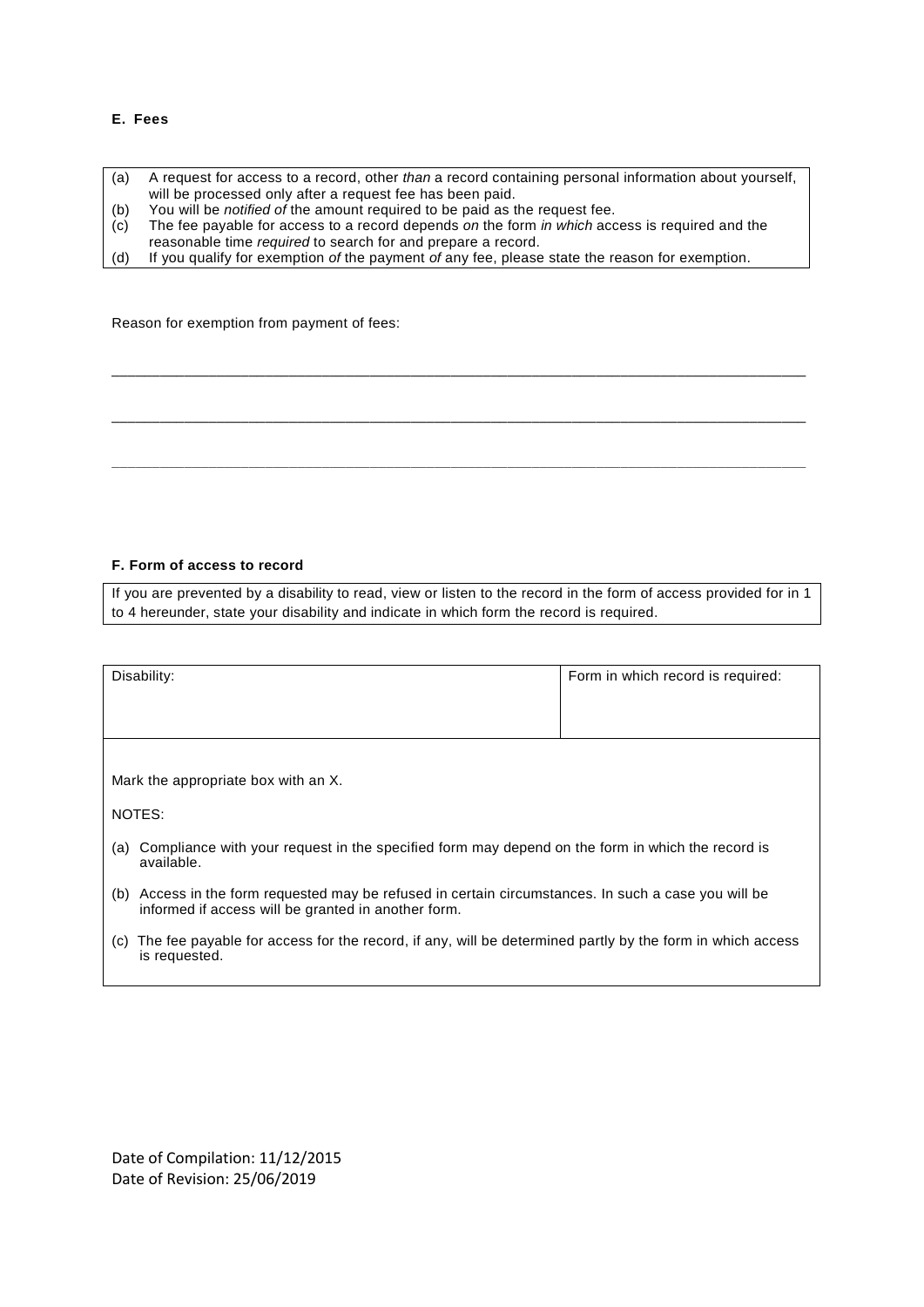| 1. If the record is in written or printed form:                                                |                                        |                                                                                   |                                 |         |  |  |  |
|------------------------------------------------------------------------------------------------|----------------------------------------|-----------------------------------------------------------------------------------|---------------------------------|---------|--|--|--|
|                                                                                                | copy of record*                        | inspection of record                                                              |                                 |         |  |  |  |
|                                                                                                | 2. If record consists of visual images |                                                                                   |                                 |         |  |  |  |
| this includes photographs, slides, video recordings, computer-generated images, sketches, etc) |                                        |                                                                                   |                                 |         |  |  |  |
|                                                                                                |                                        |                                                                                   | transcription of the            |         |  |  |  |
|                                                                                                | view the images                        | copy of the images*                                                               |                                 | images* |  |  |  |
|                                                                                                |                                        | 3. If record consists of recorded words or information which can be reproduced in |                                 |         |  |  |  |
| sound:                                                                                         |                                        |                                                                                   |                                 |         |  |  |  |
|                                                                                                | listen to the soundtrack               | transcription of soundtrack*                                                      |                                 |         |  |  |  |
|                                                                                                | audio cassette                         | written or printed document                                                       |                                 |         |  |  |  |
| 4. If record is held on computer or in an electronic or machine-readable form:                 |                                        |                                                                                   |                                 |         |  |  |  |
| printed copy of record*                                                                        | printed copy of information            |                                                                                   | copy in computer readable form* |         |  |  |  |
|                                                                                                | derived from the record*               |                                                                                   | (stiffy or compact disc)        |         |  |  |  |
|                                                                                                |                                        |                                                                                   |                                 |         |  |  |  |
| *If you requested a copy or transcription of a record (above), do you wish the                 |                                        |                                                                                   |                                 |         |  |  |  |
| copy or transcription to be posted to you?                                                     |                                        |                                                                                   | <b>YES</b>                      | NO.     |  |  |  |
| Postage is payable.                                                                            |                                        |                                                                                   |                                 |         |  |  |  |

#### **G Particulars of right to be exercised or protected**

If the provided space is inadequate, please continue on a separate folio and attach it to this form. **The requester must sign all the additional folios.**

1. Indicate which right is to be exercised or protected:

| 2. | Explain why the record requested is required for the exercise or protection of the aforementioned |
|----|---------------------------------------------------------------------------------------------------|
|    | right:                                                                                            |

**\_\_\_\_\_\_\_\_\_\_\_\_\_\_\_\_\_\_\_\_\_\_\_\_\_\_\_\_\_\_\_\_\_\_\_\_\_\_\_\_\_\_\_\_\_\_\_\_\_\_\_\_\_\_\_\_\_\_\_\_\_\_\_\_\_\_\_\_\_\_\_\_\_\_\_\_\_\_\_\_\_\_\_\_\_\_**

**\_\_\_\_\_\_\_\_\_\_\_\_\_\_\_\_\_\_\_\_\_\_\_\_\_\_\_\_\_\_\_\_\_\_\_\_\_\_\_\_\_\_\_\_\_\_\_\_\_\_\_\_\_\_\_\_\_\_\_\_\_\_\_\_\_\_\_\_\_\_\_\_\_\_\_\_\_\_\_\_\_\_\_\_\_\_**

**\_\_\_\_\_\_\_\_\_\_\_\_\_\_\_\_\_\_\_\_\_\_\_\_\_\_\_\_\_\_\_\_\_\_\_\_\_\_\_\_\_\_\_\_\_\_\_\_\_\_\_\_\_\_\_\_\_\_\_\_\_\_\_\_\_\_\_\_\_\_\_\_\_\_\_\_\_\_\_\_\_\_\_\_\_\_**

**\_\_\_\_\_\_\_\_\_\_\_\_\_\_\_\_\_\_\_\_\_\_\_\_\_\_\_\_\_\_\_\_\_\_\_\_\_\_\_\_\_\_\_\_\_\_\_\_\_\_\_\_\_\_\_\_\_\_\_\_\_\_\_\_\_\_\_\_\_\_\_\_\_\_\_\_\_\_\_\_\_\_\_\_\_\_**